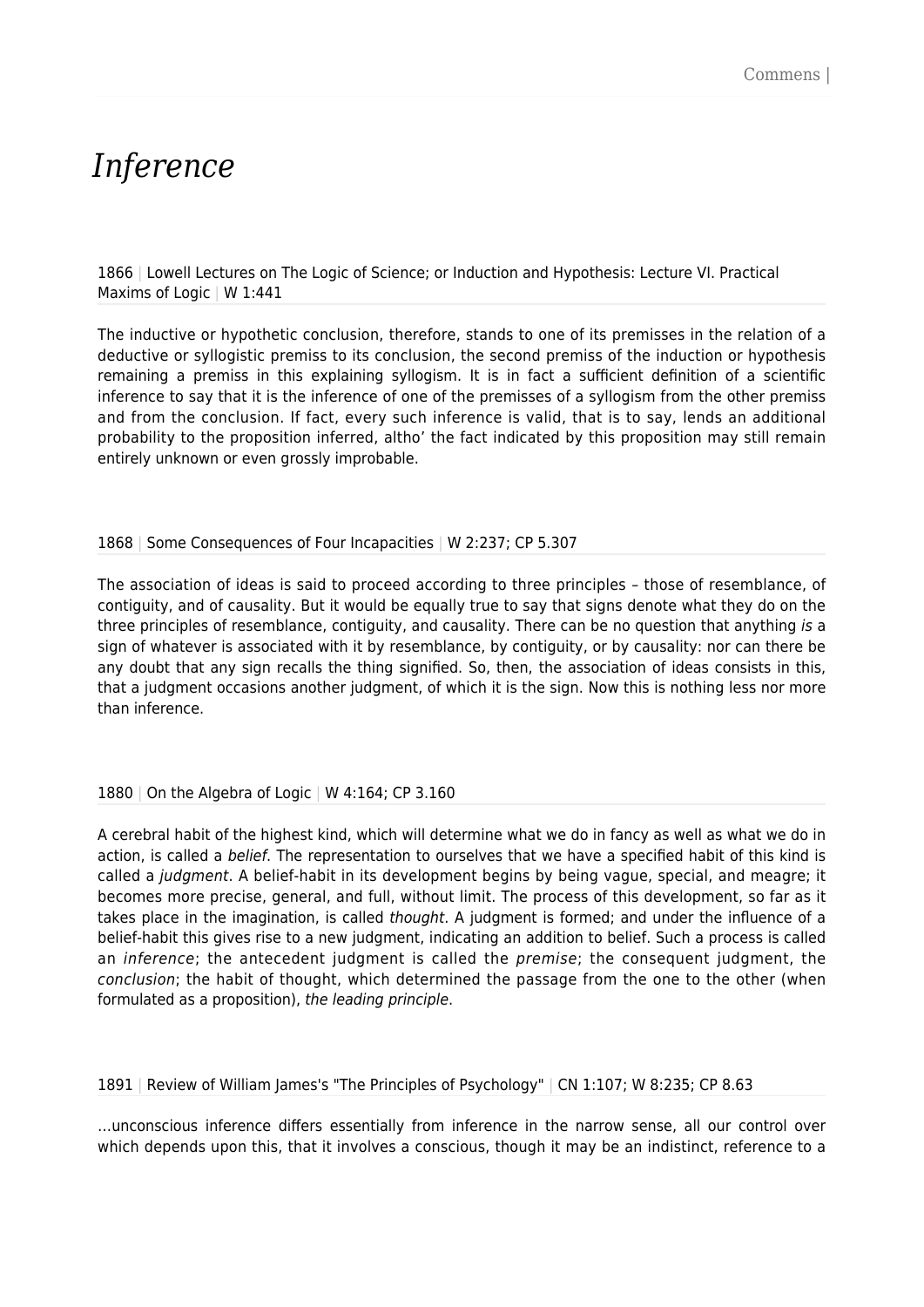genus of arguments.

1893 [c.] | Grand Logic: Book I. Of Reasoning in General. Introduction. The Association of Ideas | CP 7.443-4

When an idea bearing the stamp of experience suggests another, that other in many cases itself carries that same stamp, which is carried forward in suggestion and thus a derivative authority from experience is conferred upon an idea which may have neither the vividness nor the other marks of directer experience. This sort of suggestion is *inference*. The law of association will divide inference into inferences by contiguity and inferences by resemblance, meaning by these latter inference from the occult inward nature of ideas or of the soul.

All inferences are really performed under the influence of the law of association. But all psychical actions divide into two great classes, those which are performed under the *uncontrolled* governance of association and those in which by the "agency" of consciousness, – whatever that may mean, – the actions come under self-criticism and self-control. The latter class of actions may be pronounced good or bad; the former could not be otherwise than they were.

1893-1895 [c.] | Division III. Substantial Study of Logic. Chapter VI. The Essence of Reasoning | MS [R] 409:91-92; CP 4.53, 55

An inference is a passage from one belief to another; but not every such passage is an inference. If noticing my ink is bluish, I cast my eye out of the window and my mind being awakened to color remark particularly a poppy, that is no inference. Or if without casting my eye out of the window, I call to mind the green tinge of Niagara or the blue of the Rhone, that is no inference. In inference one belief not only follows after another, but follows from it.  $[-]$ 

If a belief is produced for the first time directly after a judgment or colligation of judgments and is suggested by them, then that belief must be considered as the result of and as following from those judgments. The idea which is the matter of the belief is suggested by the idea in those judgments according to some habit of association, and the peculiar character of believing the idea really is so, is derived from the same element in the judgments. Thus, inference has at least two elements: the one is the suggestion of one idea by another according to the law of association, while the other is the carrying forward of the asserting element of judgment, – the holding for true, – from the first judgment to the second. That these two things suffice to constitute inference I do not say.

1893-1895 [c.] | Division III. Substantial Study of Logic. Chapter VI. The Essence of Reasoning | CP 4.55

…inference has at least two elements: the one is the suggestion of one idea by another according to the law of association, while the other is the carrying forward of the asserting element of judgment, the holding for true, from the first judgment to the second. That these two things suffice [to] constitute inference I do not say…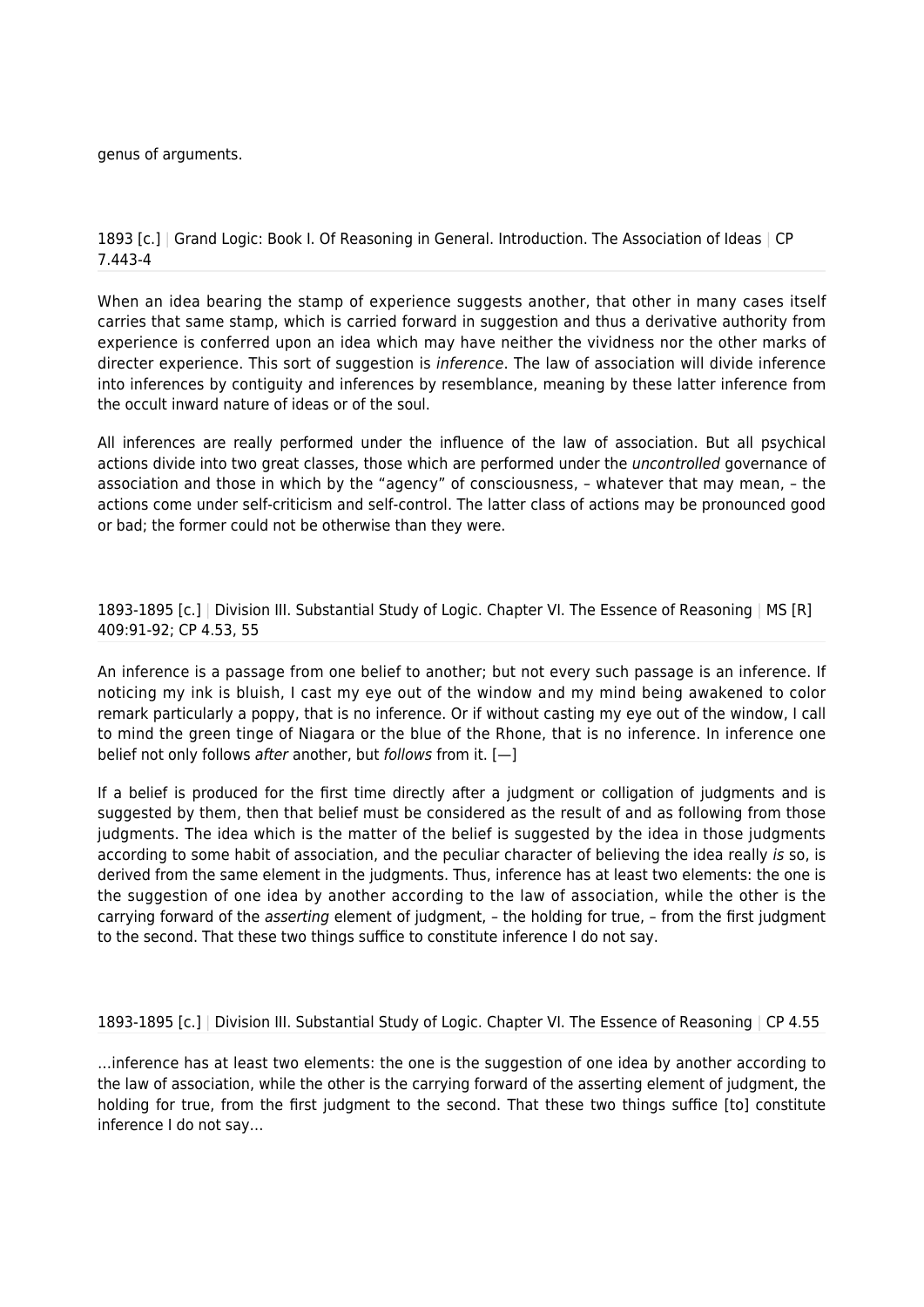# 1895 | Short Logic: Chapter I. Of Reasoning in General | EP 2:11-12

Reasoning is the process by which we attain a belief which we regard as the result of previous knowledge. [—]

Again, a given belief may be regarded as the effect of another given belief, without our seeming to see clearly why or how. Such a process is usually called an inference; but it ought not to be called a rational inference, or reasoning. A blind force constrains us.  $[-]$ 

The word illation signifies a process of inference. Reasoning, in general, is sometimes called ratiocination. Argumentation is the expression of a reasoning.

# 1895 | Short Logic: Chapter I. Of Reasoning in General | EP 2:22; CP 2.442

…inference, or the conscious and controlled adoption of a belief as a consequence of other knowledge.

1901 | Hume's Argument against Miracles, and the Idea of Natural Law (Hume) | MS [R] 873:3 (var.); HP 2:912

Inference is any act of deliberate assent, in any degree, however slight, which a man accords to a proposition because he thinks that assent warranted by his already accorded assent to another proposition or propositions, called the premisses.

# 1911 | A Logical Critique of Essential Articles of Religious Faith | MS [R] 852:2

The word Reasoning may be used as the name either of a mental action or of a mental occupation. In the latter sense, it is that occupation of the mind in which one casts about for arguments, considers them, and draws a conclusion from them. In the former sense, it is a synonym of *inference*, or the passage from an argument to a conclusion.

1913 | An Essay toward Improving Our Reasoning in Security and in Uberty | EP 2:463

When it happens that a new belief comes to one as consciously generated from a previous belief, - an event which can only occur in consequence of some third belief (stored away in some dark closet of the mind, as a habit of thought) being in a suitable relation to that second one, - I call the event and inference, or a reasoning.